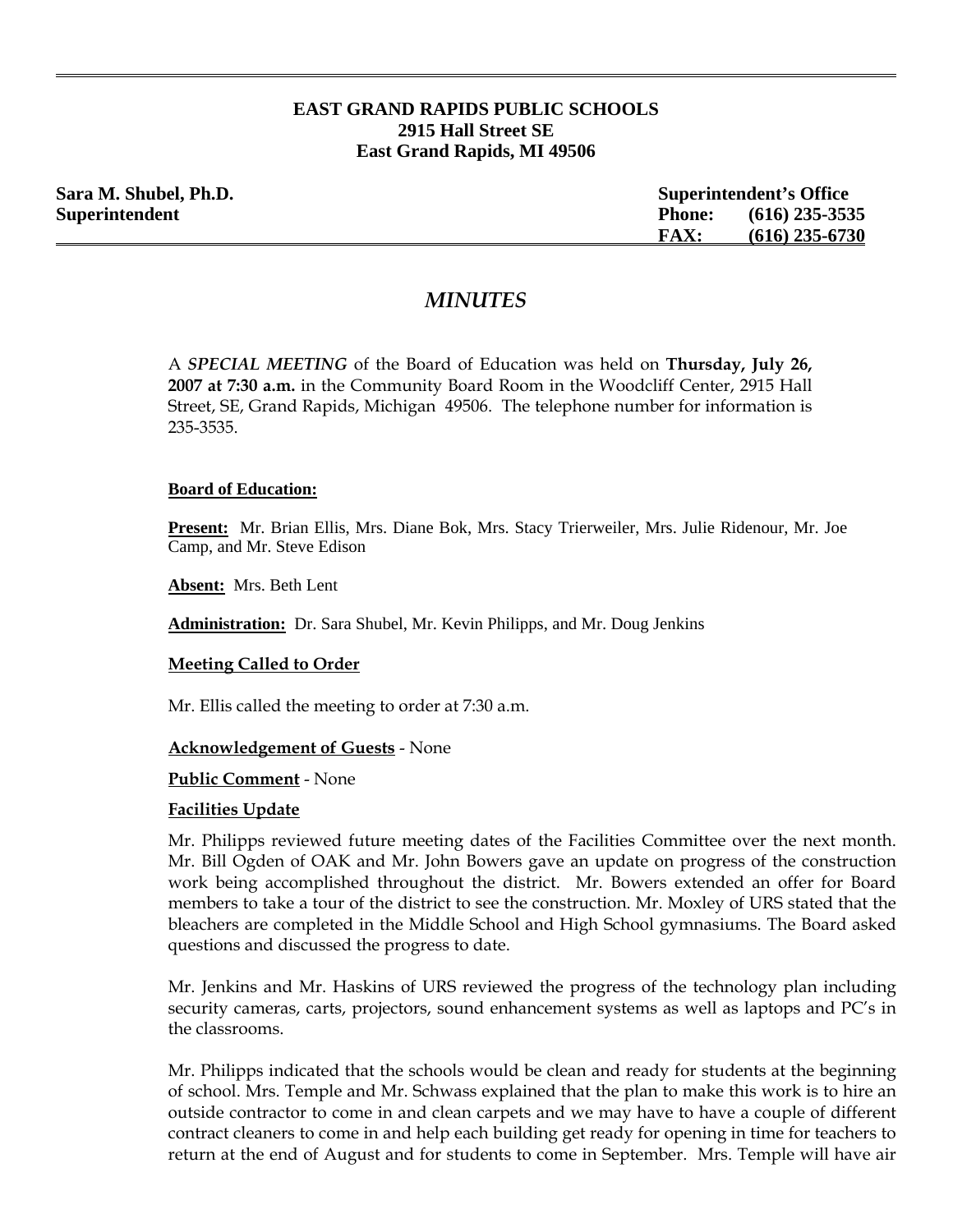testing and spot checking of air done in the schools. A suggestion was made that now that the air is the cleanest it will be now might be a good time to take air quality tests for baseline readings. Mr. Philipps indicated pricing would be sought and results brought back at the next Facilities Committee meeting.

Mr. Jim Schwass of OAK and Mr. Ralph Moxley of URS reviewed the various change orders and also the cost summary sheet. The numbers are still very good and the district is in good shape. Mr. Camp stated that the Facilities Committee at it's last meeting reviewed and approved change order Bulletin #6.

## **Approval Bulletins #3 and #4 for the 2006 Bond Program (Enclosure #5)**

Attached are Bulletins #3 and #4 describing work at the Middle School/Wealthy Elementary/Maintenance Building. We will be reviewing both bulletins and asking for approval. Mr. Jim Schwass of OAK reviewed the items in the two change orders.

Mr. Camp moved to approve Bulletins #3 and #4 work for the 2006 Bond Program as presented in Enclosure #5. Mrs. Bok seconded the motion. Motion passed 6-0.

## **Approval of a School Bond Loan Resolution (Enclosure #6)**

The district borrows annually from the School Bond Loan Program to assist in making our debt retirement payments. The application for the 2007-2008 borrowing needs to be applied for prior to August 1, 2007.

Mrs. Bok moved to approve the attached resolution authorizing the district to borrow funds from the Michigan School Bond Loan Program as presented. Mrs. Ridenour seconded the motion. Motion passed 6-0.

## **Any other matters that come before the Board**

Mr. Ellis stated that August 20, 2007 is the next regular Board meeting. He asked Board members to hold the date of August 27 in case another meeting is needed.

## **Adjournment**

Mr. Ellis adjourned the meeting at 8:13 a.m.

Respectfully submitted,

Stacy L. Trierweiler, Secretary East Grand Rapids Board of Education

 \* Minutes for this meeting will be available in the Superintendent's Office at 2915 Hall St. SE, East Grand Rapids, MI 49506. The phone number is 235-3535.

\*\* If you plan to attend and have a special need and require accommodation to attend this meeting, please contact Dr. Sara M. Shubel at 235-3535.